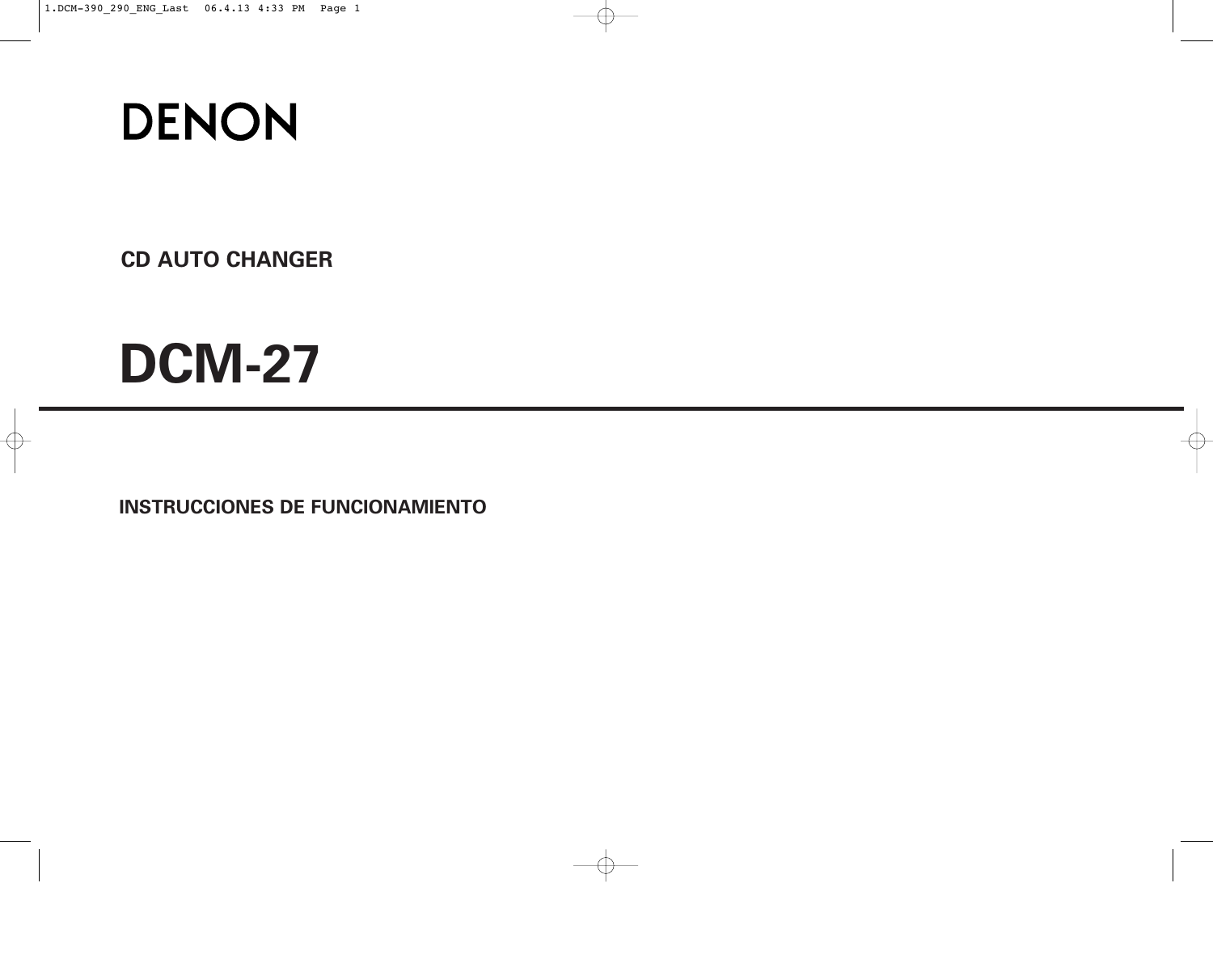### **E SAFETY PRECAUTIONS**



#### **CAUTION:**

**TO REDUCE THE RISK OF ELECTRIC SHOCK, DO NOT REMOVE COVER (OR BACK). NO USER-SERVICEABLE PARTS INSIDE. REFER SERVICING TO QUALIFIED SERVICE PERSONNEL.**



The lightning flash with arrowhead symbol, within an equilateral triangle, is intended to alert the user to the presence of uninsulated "dangerous voltage" within the product's enclosure that may be of sufficient magnitude to constitute a risk of electric shock t persons.



The exclamation point within an equilateral triangle is intended to alert the user to the presence of important operating and maintenance (servicing) instructions in the literature accompanying the appliance.

#### **WARNING:**

**TO REDUCE THE RISK OF FIRE OR ELECTRIC SHOCK, DO NOT EXPOSE THIS APPLIANCE TO RAIN OR MOISTURE.**

#### **LABELS (for U.S.A. model only)**

#### **CERTIFICATION**

THIS PRODUCT COMPLIES WITH DHHS RULES 21CFR SUBCHAPTER J APPLICABLE AT DATE OF MANUFACTURE.

#### **CAUTION:**

**USE OF CONTROLS OR ADJUSTMENTS OR PERFORMANCE OF PROCEDURES OTHER THAN THOSE SPECIFIED HEREIN MAY RESULT IN HAZARDOUS RADIATION EXPOSURE.**

**THE COMPACT DISC PLAYER SHOULD NOT BE ADJUSTED OR REPAIRED BY ANYONE EXCEPT PROPERLY QUALIFIED SERVICE PERSONNEL.**

- 1. Read Instructions All the safety and operating instructions should be read 13. Power-Cord Protection Power-supply cords should be routed so that they before the product is operated.
- 2. Retain Instructions The safety and operating instructions should be retained for future reference.
- 3. Heed Warnings All warnings on the product and in the operating instructions should be adhered to.
- 4. Follow Instructions All operating and use instructions should be followed.
- 5. Cleaning Unplug this product from the wall outlet before cleaning. Do not use liquid cleaners or aerosol cleaners.
- 6. Attachments Do not use attachments not recommended by the product manufacturer as they may cause hazards.
- 7. Water and Moisture Do not use this product near water for example, near a bath tub, wash bowl, kitchen sink, or laundry tub; in a wet basement; or near a swimming pool; and the like.
- 8. Accessories Do not place this product on an unstable cart, stand, tripod, bracket, or table. The product may fall, causing serious injury to a child or adult, and serious damage to the product. Use only with a cart, stand, tripod, bracket, or table recommended by the manufacturer, or sold with the product. Any

mounting of the product should follow the manufacturer's instructions, and should use a mounting accessory recommended by the manufacturer.

- 9. A product and cart combination should be moved with care. Quick stops, excessive force, and uneven surfaces may cause the product and cart combination to overturn.
- 10. Ventilation Slots and openings in the cabinet are provided for ventilation and to ensure reliable operation of the product and to protect it from overheating, and these openings must not be blocked or covered. The openings should never be blocked by placing the product on a bed, sofa, rug, or other similar surface. This product should not be placed in a built-in installation such as a bookcase or rack unless proper ventilation is provided or the manufacturer's instructions have been adhered to.
- 11. Power Sources This product should be operated only from the type of power source indicated on the marking label. If you are not sure of the type of power supply to your home, consult your product dealer or local power company. For products intended to operate from battery power, or other sources, refer to the operating instructions.
- 12. Grounding or Polarization This product may be equipped with a polarized alternating-current line plug (a plug having one blade wider than the other). This plug will fit into the power outlet only one way. This is a safety feature. If you are unable to insert the plug fully into the outlet, try reversing the plug. If the plug should still fail to fit, contact your electrician to replace your obsolete outlet. Do not defeat the safety purpose of the polarized plug.



- are not likely to be walked on or pinched by items placed upon or against them, paying particular attention to cords at plugs, convenience receptacles, and the point where they exit from the product.
- 15. Outdoor Antenna Grounding If an outside antenna or cable system is connected to the product, be sure the antenna or cable system is grounded so as to provide some protection against voltage surges and built-up static charges. Article 810 of the National Electrical Code, ANSI/NFPA 70, provides information with regard to proper grounding of the mast and supporting structure, grounding of the lead-in wire to an antenna discharge unit, size of grounding conductors, location of antenna-discharge unit, connection to grounding electrodes, and requirements for the grounding electrode. See Figure A.
- 16. Lightning For added protection for this product during a lightning storm, or when it is left unattended and unused for long periods of time, unplug it from the wall outlet and disconnect the antenna or cable system. This will prevent damage to the product due to lightning and power-line surges.
- 17. Power Lines An outside antenna system should not be located in the vicinity of overhead power lines or other electric light or power circuits, or where it can fall into such power lines or circuits. When installing an outside antenna system, extreme care should be taken to keep from touching such power lines or circuits as contact with them might be fatal.
- 18. Overloading Do not overload wall outlets, extension cords, or integral convenience receptacles as this can result in a risk of fire or electric shock.
- 19. Object and Liquid Entry Never push objects of any kind into this product through openings as they may touch dangerous voltage points or short-out parts that could result in a fire or electric shock. Never spill liquid of any kind on the product.
- 20. Servicing Do not attempt to service this product yourself as opening or removing covers may expose you to dangerous voltage or other hazards. Refer all servicing to qualified service personnel.
- 21. Damage Requiring Service Unplug this product from the wall outlet and refer servicing to qualified service personnel under the following conditions:
	- a) When the power-supply cord or plug is damaged.
	- b) If liquid has been spilled, or objects have fallen into the product,
	- c) If the product has been exposed to rain or water
	- d) If the product does not operate normally by following the operating instructions. Adjust only those controls that are covered by the operating instructions as an improper adjustment of other controls may result in damage and will often require extensive work by a qualified technician to restore the product to its normal operation,
	- e) If the product has been dropped or damaged in any way, and
	- f) When the product exhibits a distinct change in performance this indicates a need for service.
- 22. Replacement Parts When replacement parts are required, be sure the service technician has used replacement parts specified by the manufacturer or have the same characteristics as the original part. Unauthorized substitutions may result in fire, electric shock, or other hazards.
- 23. Safety Check Upon completion of any service or repairs to this product, ask the service technician to perform safety checks to determine that the product is in proper operating condition.
- 24. Wall or Ceiling Mounting The product should be mounted to a wall or ceiling only as recommended by the manufacturer.
- 25. Heat The product should be situated away from heat sources such as radiators, heat registers, stoves, or other products (including amplifiers) that produce heat.



**SAFETY INSTRUCTIONS**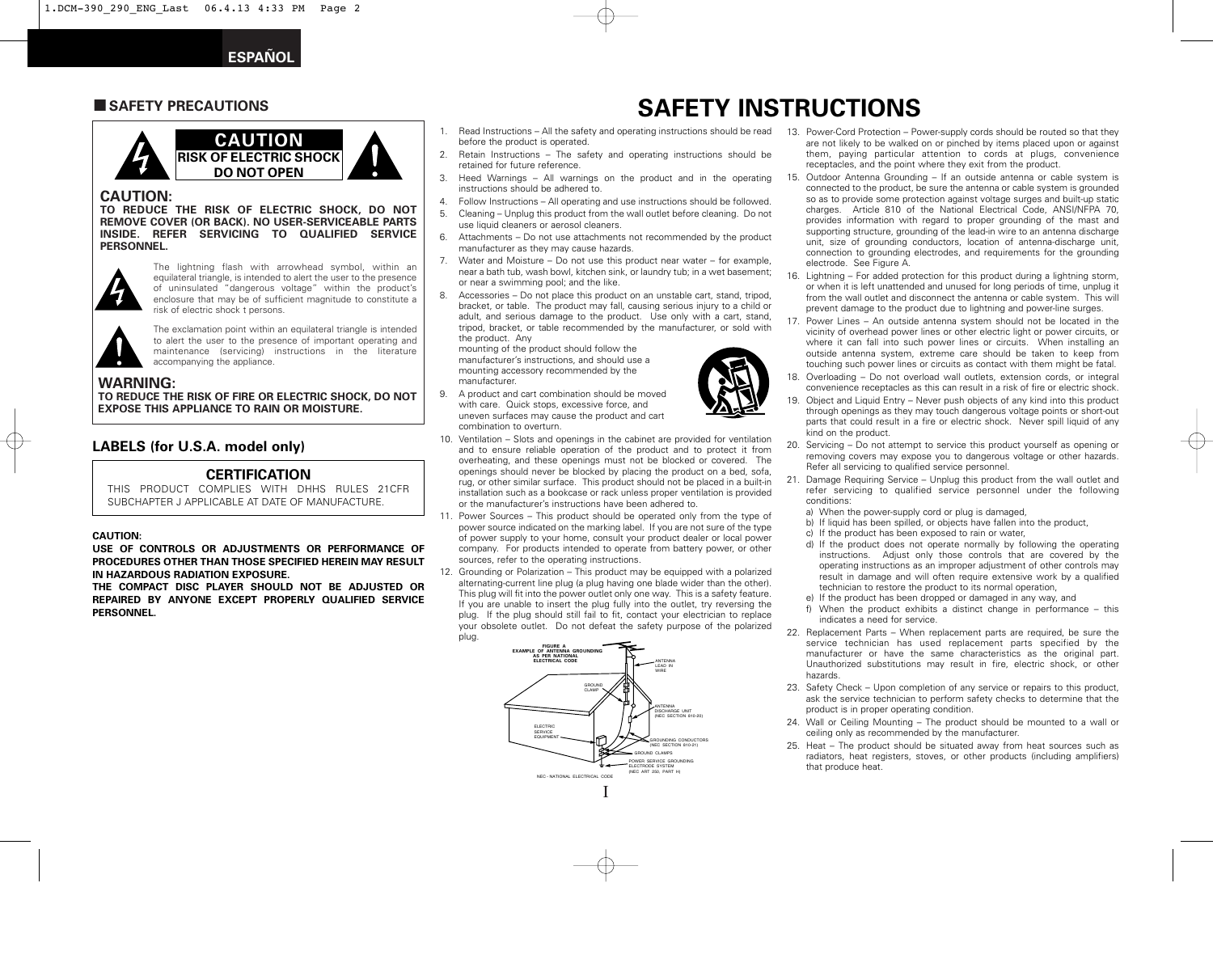### **FCC INFORMATION (For US customers) INOTAS SOBRE EL USO**

#### **1. PRODUCT**

This product complies with Part 15 of the FCC Rules. Operation is subject to the following two conditions: (1) this product may not cause harmful interference, and (2) this product must accept any interference received, including interference that may cause undesired operation.

#### **2. IMPORTANT NOTICE: DO NOT MODIFY THIS PRODUCT**

This product, when installed as indicated in the instructions contained in this manual, meets FCC requirements. Modification not expressly approved by DENON may void your authority, granted by the FCC, to use the product.

#### **3. NOTE**

This product has been tested and found to comply with the limits for a Class B digital device, pursuant to Part 15 of the FCC Rules. These limits are designed to provide reasonable protection against harmful interference in a residential installation.

This product generates, uses and can radiate radio frequency energy and, if not installed and used in accordance with the instructions, may cause harmful interference to radio communications. However, there is no guarantee that interference will not occur in a particular installation. If this product does cause harmful interference to radio or television reception, which can be determined by turning the product OFF and ON, the user is encouraged to try to correct the interference by one or more of the following measures:

- Reorient or relocate the receiving antenna.
- Increase the separation between the equipment and receiver.
- Connect the product into an outlet on a circuit different from that to which the receiver is connected.
- Consult the local retailer authorized to distribute this type of product or an experienced radio/TV technician for help.

This Class B apparatus complies with Canadian ICES-003. Cet appareil numérique de la classe B est conforme à la norme NMB-003 du Canada.

#### **Derechos de Autor**

- $\blacksquare$  It is prohibited by law to reproduce, broadcast, rent or play discs in public without the consent of the copyright holder.
- La reproduction, la diffusion, la location, le prêt ou la lecture publique de ces disques sont interdits sans le consentement du détenteur des droits d'auteur.
- De acuerdo con las leyes está prohibido reproducir, emitir, alquilar o interpretar discos en público sin la autorización del propietario de los derechos de autor.



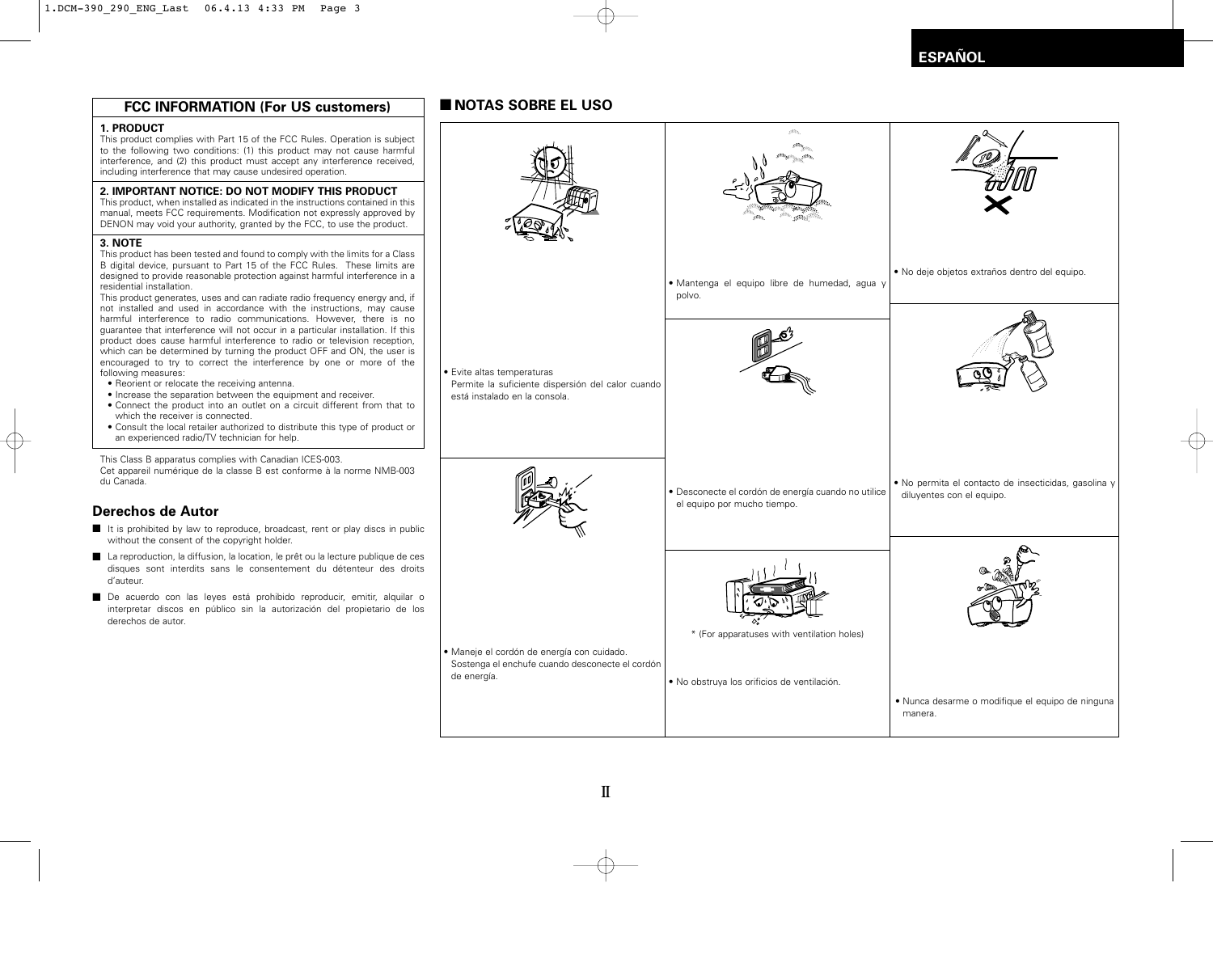## **Primeros pasos**

Le damos las gracias por la adquisición de este reproductor de CD DENON. Rogamos lea las instrucciones de funcionamiento minuciosamente para que sepa algo sobre el reproductor de CD y obtenga de él la máxima satisfacción.

Asegúrese de guardar estas instrucciones para futuras referencias, en caso de que surjan preguntas o problemas.

#### **Contenidos**

| <b>Primeros pasos</b>                  |  |
|----------------------------------------|--|
|                                        |  |
|                                        |  |
| Acerca de los discos                   |  |
|                                        |  |
| Antes de reproducir ficheros MP3 o WMA |  |
|                                        |  |
|                                        |  |
|                                        |  |
|                                        |  |
|                                        |  |
|                                        |  |
|                                        |  |
| Acerca del mando a distancia           |  |
|                                        |  |
|                                        |  |
| Nombres y funciones de las piezas      |  |
|                                        |  |
|                                        |  |
|                                        |  |
|                                        |  |

| <b>Conexiones</b>     |  |
|-----------------------|--|
|                       |  |
| Conexiones analógicas |  |
|                       |  |
|                       |  |

| <b>Funcionamiento</b>                                     |    |
|-----------------------------------------------------------|----|
|                                                           |    |
| Apertura y cierre del cajon, y carga de un disco          |    |
|                                                           |    |
|                                                           |    |
| Funciones especiales de reproducción                      |    |
| Reproducción del disco y de la pista deseados             |    |
|                                                           |    |
| Para avanzar al siguiente disco durante la reproducción 8 |    |
|                                                           |    |
|                                                           |    |
|                                                           |    |
|                                                           |    |
|                                                           |    |
|                                                           |    |
|                                                           |    |
|                                                           |    |
| $\mathbf{r}$ , $\mathbf{r}$ , $\mathbf{r}$ , $\mathbf{r}$ | 11 |

#### **Resolución de problemas**·····························································11

**Especificaciones**············································································12

#### **Accesorios**

Compruebe que la unidad principal va acompañada de las piezas siguientes:

| 5 Cable de enchufe de clavija          |   |   |  |
|----------------------------------------|---|---|--|
|                                        |   |   |  |
| (6) Cable de la fuente de alimentación |   |   |  |
|                                        |   |   |  |
|                                        | 5 | 6 |  |
|                                        |   | 杰 |  |

![](_page_3_Figure_14.jpeg)

**ESPAÑOL**

#### **Antes de utilizar el aparato**

#### **• Retire dos tornillos de transporte.**

En la parte inferior del reproductor hay dos tornillos de transporte para su utilización durante el transporte. Antes de utilizar el reproductor, gire estos tornillos en sentido contrario a las agujas del reloj y extráigalos. Si se activa la alimentación y los tornillos

![](_page_3_Picture_18.jpeg)

de transporte todavía están en su sitio,

la bandeja de discos no se abrirá. Si ocurriera esto, desconecte el cable de la fuente de alimentación de la toma de red eléctrica general y extraiga los tornillos de transporte.

Guarde estos tornillos ya que serán necesarios cuando se transporte el reproductor.

Antes de transportar el reproductor, saque los discos, cierre la bandeja de discos, desactive la alimetnación después de que se visualice "0' 00 00:00" y desconecte el cable de la fuente de alimentación de la toma de red. A continuación proceda a instalar los tornillos de transporte girándolos en el sentido de las agujas del reloj. Asegúrese de fijarlos firmemente.

#### **• Manipule con cuidado el cable de suministro de alimentación.**

No dañe ni deforme el cable de suministro de alimentación. Si se daña o deforma, puede que cause una descarga eléctrica o malfuncionamiento cuando se utilice. Cuando vaya a desconectar el cable de suministro de alimentación del enchufe de pared, sujete el enchufe y no tire del cable.

#### **• No abra la cubierta superior.**

Para evitar descargas eléctricas, no abra la cubierta superior. Si se producen problemas, póngase en contacto con su distribuidor DENON.

#### **No ponga nada dentro.**

Evite que entren objetos de metal en el reproductor de CD y que se derramen líquidos sobre el.

Podría producirse una descarga eléctrica o malfuncionamiento.

#### **• Precauciones sobre el desplazamiento.**

Primero, si hay un disco dentro, sáquelo, luego desactive la alimentación, desenchufe el cable de suministro de alimentación del enchufe de pared y desconecte los cables de conexión con otros dispositivos.

#### **• Precauciones con el uso de teléfonos móviles.**

Si se utiliza un teléfono móvil cerca de esta unidad puede que se produzcan ruidos. En tal caso, mueva el teléfono móvil lejos de esta unidad cuando esté en funcionamiento.

#### **• Conserve estas instrucciones en lugar seguro.**

Después de leerlas, guarde estas instrucciones en lugar seguro, junto con la garantía.

**• Se advierte que las ilustraciones que figuran en estas instrucciones pueden diferir de las del equipo real por motivos de explicación.**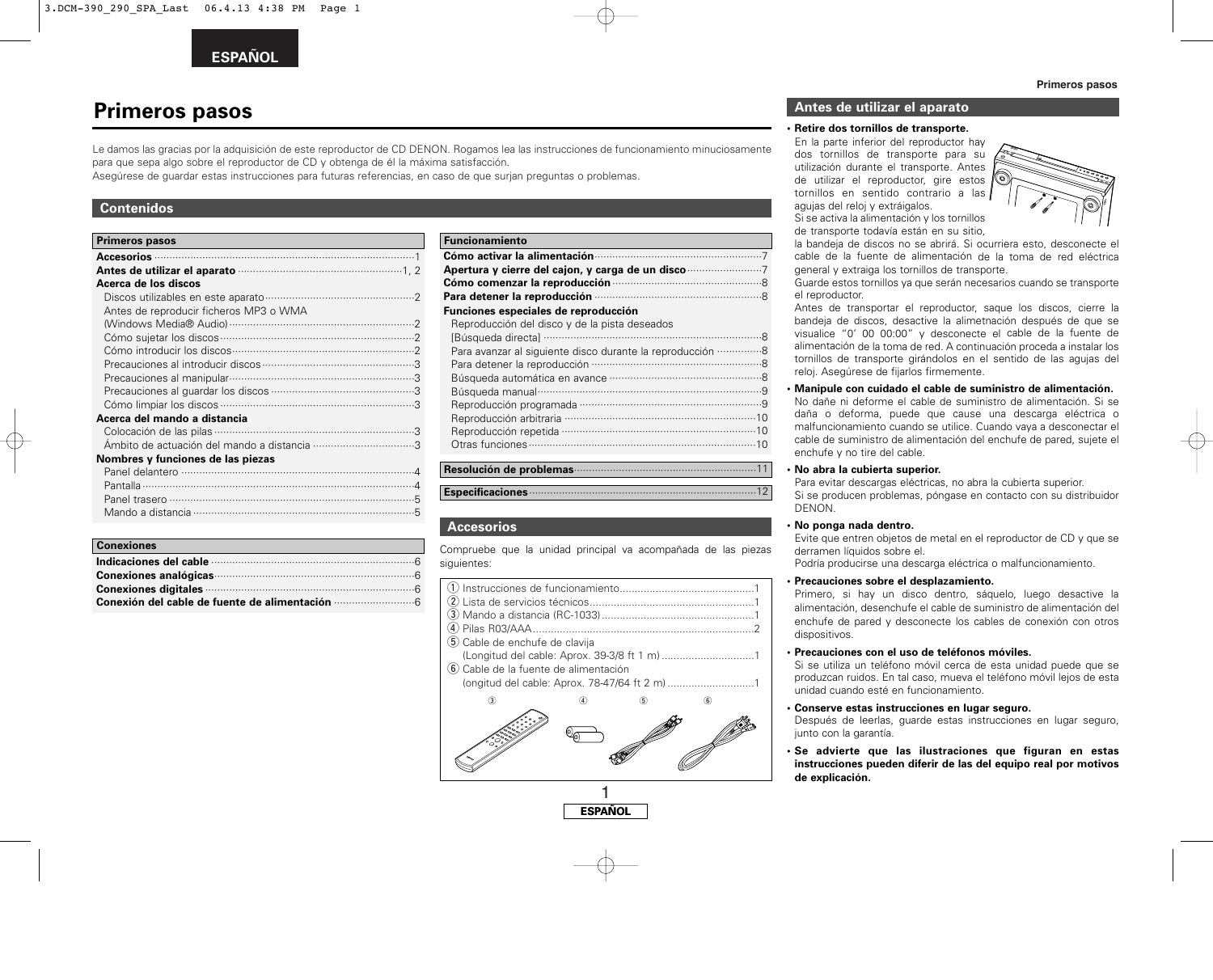### **ESPAÑOL**

#### **Primeros pasos Primeros pasos**

#### **NOTA:**

**•** Este reproductor de CD utiliza un semiconductor láser. Para asegurar un funcionamiento estable, se recomienda utilizar el aparato en el interior a una temperatura de 5°C (41°F) ~ 35°C (95ºF).

#### **Acerca de los discos**

#### **Discos utilizables en este aparato**

#### q **CDs de música**

Los discos con la marca en la parte derecha se pueden utilizar en este aparato.

![](_page_4_Picture_8.jpeg)

Sin embargo tenga en cuenta que los discos con formas especiales (discos en forma de corazón, discos octagonales, etc.) no se pueden reproducir. No intente reproducirlos, puesto que podría dañarse el aparato.

![](_page_4_Picture_10.jpeg)

#### w **CD-R/CD-RW**

- Algunos discos y formatos de grabación puede que no sean reproducibles.
- Los discos no finalizados no se pueden reproducir.

#### **Finalización:**

La finalización es el proceso que hace que los discos CD-R/CD-RW sean reproducibles en reproductores compatibles.

#### **Antes de reproducir ficheros MP3 o WMA (Windows Media ® Audio)**

Hay muchos sitios de distribución de música en Internet que le permiten descargar ficheros de música en formato MP3 o WMA. La música que se descarga (ficheros) de tales sitios se puede almacenar en discos CD-R o CD-RW y reproducir en este reproductor de CD.

"Windows Media" y "Windows" son marcas comerciales registradas o marcas comerciales en los Estados Unidos y en otros países de Microsoft Corporation de los Estados Unidos.

**Según las leyes de derechos de autor, las grabaciones que realice deberían de ser utilizadas sólo para su disfrute personal y no deben de utilizarse de otra forma sin el consentimiento del titular de los derechos de autor.**

#### **NOTA:**

- Este reproductor de CD es compatible con los estándares "MPEG-1 Audio Layer-3" (frecuencia de muestreo de 44,1 y 48 kHz). No es compatible con "MPEG-2 Audio Layer-3", "MPEG-2.5 Audio Layer-3", MP1 o MP2 estándares.
- Las señales se emiten con una frecuencia de muestreo de 44,1 kHz.
- Al escribir los ficheros MP3 en un disco CD-R o CD-RW, ajuste el formato del software de escritura a "ISO9660 Level 1". Los ficheros puede que no se reproduzcan correctamente si están grabados en otros formatos. Tenga también en cuenta que con algún software de escritura no es posible grabar en formato ISO9660. En tal caso, utilice un programa diferente que le permita grabar en formato ISO9660.
- Con ficheros MP3, cuanto mayor sea la velocidad de transmisión de bits, mejor será la calidad del sonido. El margen de velocidad de transmisión de bits compatible es de 32 a 320 kbps para ficheros MP3, de 64 a 160 kbps para ficheros WMA. Recomendamos utilizar ficheros MP3 con una tasa de bits de 128 kbps o mayor en este reproductor de CD.
- Asegúrese de añadir las extensiones ".MP3" o ".WMA" a los ficheros MP3 o WMA, respectivamente. Los ficheros con extensiones diferentes a ".MP3" o ".WMA" o ficheros sin extensiones no se pueden reproducir. (En ordenadores Macintosh, los ficheros MP3 se pueden reproducir dándoles la extensión ".MP3" detrás del nombre del fichero que consta de hasta un máximo de 8 caracteres alfanuméricos y guardando los ficheros en un disco CD-R o CD-RW).
- Este reproductor de CD no es compatible con software de paquete de escritura o listas de reproducción.
- El tiempo no se puede mostrar correctamente al realizar la búsqueda o pausa durante la reproducción de velocidad de transmisión de bits variable.
- La visualización del tiempo no se puede cambiar "TOTAL REMAIN" utilizando el botón **TIME** del mando a distancia.

![](_page_4_Picture_29.jpeg)

#### **NOTA:**

- Se pueden reproducir discos multisesión y CD-R/CD-RW que no hayan sido escritos por completo, pero recomendamos utilizar discos cerrados después de un máximo de 10 sesiones o discos que hayan sido completados.
- El número máximo de ficheros y carpetas reproducibles es 512 (el total del número de carpetas y ficheros). El número máximo de carpetas es 256.
- Copyright-protected WMA files cannot be played. ("– : –" is displayed. Utilice el botón l◀◀/◀◀ o ▶▶/▶▶I de la unidad principal (el botón  $\blacktriangleright\blacktriangleleft$  o  $\blacktriangleright\blacktriangleright\blacktriangleright\blacktriangleright\blacktriangleleft$  del mando a distancia) para seleccionar un fichero diferente).

#### **Cómo sujetar los discos**

![](_page_4_Picture_35.jpeg)

#### **Cómo introducir los discos**

- Coloque el disco con la cara etiquetada hacia arriba.
- Asegúrese de que la bandeja del disco se encuentre totalmente abierta al introducir el disco.
- Coloque los discos de plano, discos de 12 cm en la guía de bandeja exterior (Figura 1), discos de 8 cm en la guía de bandeja interior (Figura 2).

![](_page_4_Figure_40.jpeg)

• Coloque los discos de 8 cm en la guía de bandeja interior sin utilizar un adaptador.

• Se visualizará "0 000 00:00" si no se coloca ningún disco, si se coloca un disco que no se puede reproducir, o si el disco colocado está boca abajo.

![](_page_4_Picture_44.jpeg)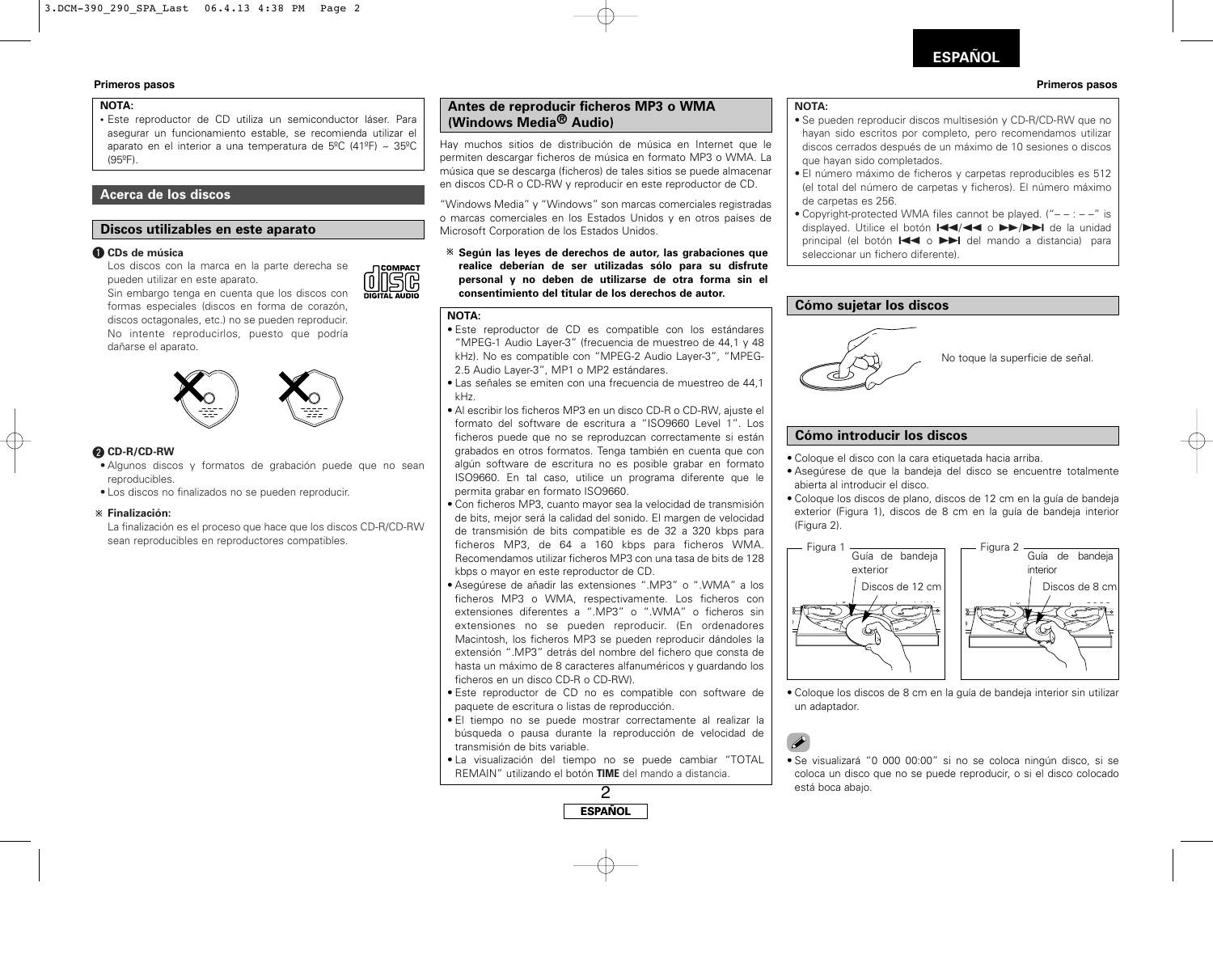![](_page_5_Picture_0.jpeg)

#### **Precauciones al introducir discos**

- Introducir sólo un disco cada vez. Si se introducen dos o más discos se podría dañar el aparato o se podrían rayar los discos.
- No utilice discos con rajas o combados o discos que hayan sido reparados con adhesivo, etc.
- No utilice discos que tengan la parte pegante de la cinta de celofán o de la etiqueta expuesta o que tengan rastros de que la etiqueta haya sido quitada. Tales discos se podrían quedar atrapados dentro del reproductor y dañarlo.

#### **Precauciones al manipular**

- No ensucie los discos con huellas dactilares, aceite o suciedad.
- Tenga especial cuidado de no rayar los discos al sacarlos de sus cajas.
- No doble ni caliente los discos.
- No agrande el agujero del centro.
- No escriba sobre la superficie etiquetada (impresa) con bolígrafos, lápices, etc., ni peque nuevas etiquetas en los discos.
- Se pueden formas gotas de agua en los discos si se mueven de repente de un lugar frío (por ejemplo del exterior) a un lugar cálido, pero no trate de secarlos utilizando un secador de pelo, etc.

#### **Precauciones al guardar los discos**

- Asegúrese de sacar los discos después de utilizarlos.
- Asegúrese de guardar los discos en sus cajas para protegerlos del polvo, ralladuras, combado, etc.
- No guarde los discos en los siguientes lugares:
- 1. Lugares expuestos a la luz solar directa durante largos periodos de tiempo
- 2. Lugares polvorientos o húmedos
- 3. Lugares expuestos al calor de dispositivos de calefacción, etc.

#### **Cómo limpiar los discos**

- Si hay huellas dactilares o suciedad en los discos, límpielos antes de utilizar el disco. Si no la calidad del sonido se podría reducir hasta el punto de que no haya sonido.
- Utilice un juego de limpieza de discos disponible en el comercio o un paño suave para limpiar los discos.

![](_page_5_Picture_23.jpeg)

10 Quite la cubierta trasera del 20 Coloque dos pilas R03/AAA en

Limpie el disco suavemente desde el interior hacia el exterior.

**Acerca del mando a distancia**

No lo limpie con un movimiento

el compartimiento de las pilas en la dirección indicada.

**Ámbito de actuación del mando a distancia**

**Notas sobre las pilas:**

• Cuando utilice el mando a distancia apúntelo hacia el sensor remoto. • El mando a distancia se puede utilizar hasta una distancia de máximo 8 metros, en un ángulo horizontal de máximo 30° con respecto al sensor.

![](_page_5_Picture_30.jpeg)

**NOTA:**

• Puede resultar difícil accionar el mando a distancia si el sensor remoto está expuesto a la luz solar directa o a una luz artificial muy fuerte.

## circular.

- Cambie las pilas por pilas nuevas si la unidad no funciona correctamente ni siquiera cuando el mando se utiliza cerca del equipo. (La pila suministrada es solo para verificar el funcionamiento.)
- Cuando introduzca las baterías, compruebe que quedan en la dirección correcta, siguiendo las marcas " $\oplus$ " y " $\ominus$ " que hav en el compartimento de las pilas.
- Para evitar daños o fugas del líquido de las pilas:
- No utilice baterías nuevas junto con otras viejas.
- No utilice dos tipos distintos de pilas.
- No cortocircuite, deshaga o caliente las pilas ni las tire al fuego.
- Si se produjera una fuga del líquido de las pilas, limpie bien el interior del compartimento de las pilas y coloque pilas nuevas.
- Retire las pilas del mando a distancia si no lo va a utilizar durante un largo periodo de tiempo.

#### **Primeros pasos Primeros pasos**

![](_page_5_Picture_44.jpeg)

![](_page_5_Picture_45.jpeg)

**Colocación de las pilas**

mando a distancia.

**NOTA:**

(3) Coloque nuevamente la cubierta trasera.

3 **ESPAÑOL**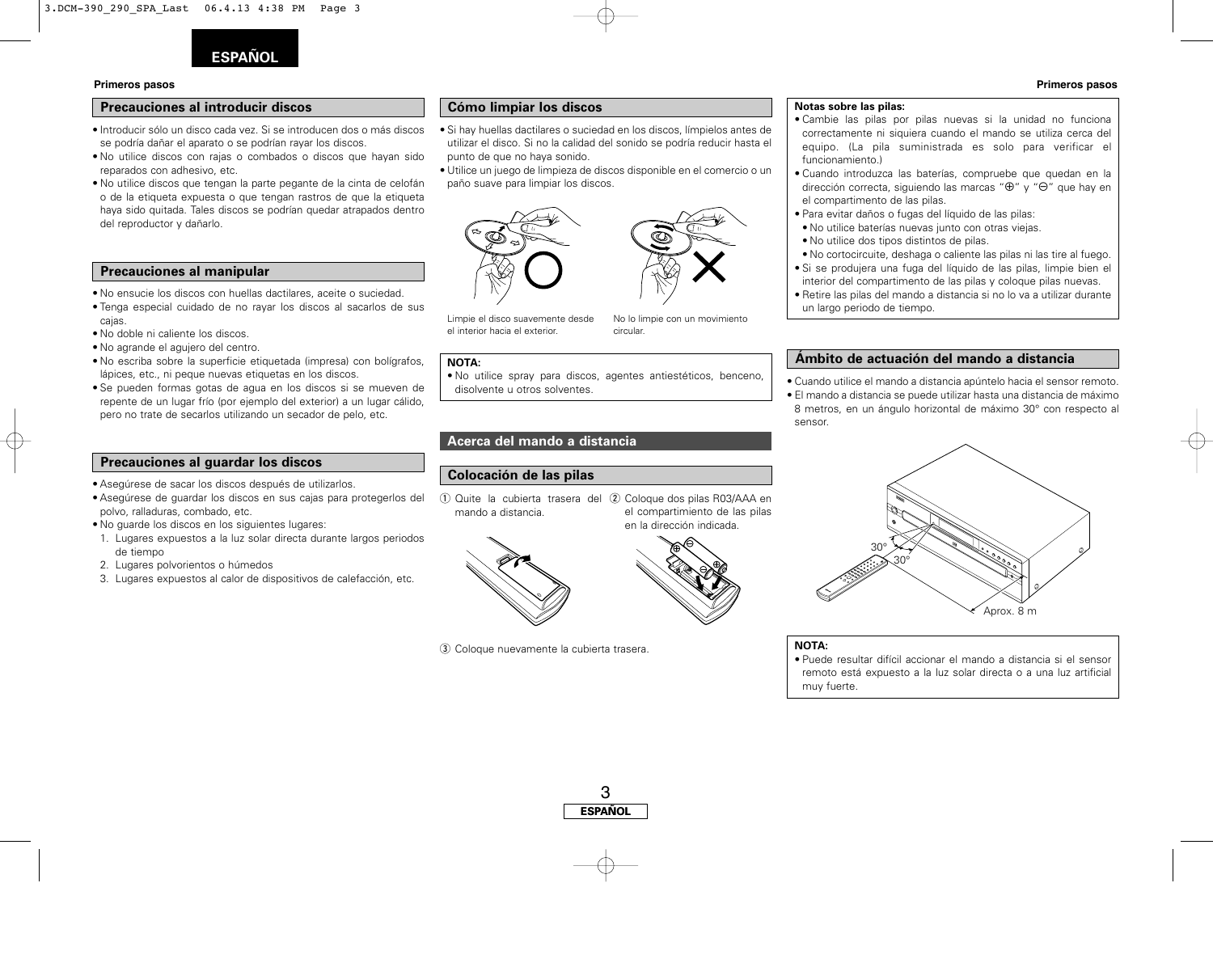### **ESPAÑOL**

#### **Primeros pasos Primeros pasos**

#### **Nombres y funciones de las piezas**

Para los botones no explicados aquí, vea la página indicada entre paréntesis ( ).

#### **Panel delantero**

![](_page_6_Figure_5.jpeg)

#### q **Interruptor POWER**

- Pulse una vez para activar la alimentación.
- Si se carga un disco cuando la alimentación está activada, se reproduce automáticamente.

#### **<sup>2</sup>** Sensor del mando a distancia

Este sensor recibe las señales infrarrojas transmitidas desde la unidad de mando a distancia inalámbrica.

#### **e** Pantalla

#### *A* Botón REPEAT

Presione este botón para repetir la reproducción. El indicador "REPEAT" aparecerá en el visualizador. Se encuentran disponibles tres tipos de modos de repetición ( $\mathbb{Q}$  página 10)

#### **6** Botón RANDOM

Presione este botón para iniciar la operación de reproducción arbitraria.

### i **Botón de parada (**2**)**

Presione este botón para detener la reproducción.

#### o **Botón pausa (**3**)**

Presione este botón para detener temporalmente la reproducción.

#### !0**Botón reproducir (**<sup>1</sup> **PLAY)**

Press this button to play a disc.

#### !1**Botón de omisión de disco**

Cada vez que este botón sea presionado, el carrousel girará en el sentido de las agujas del reloj hasta la siguiente posición de bandeja. Esto permite cargar o extraer discos. Este botón también se emplea para seleccionar

el siguiente disco, en el modo de reproducción normal y continua.

#### **Pantalla**

4 **ESPAÑOL**

retroceso durante la reproducción, mantenga este botón presionado por más de 0,5 segundos. Mientras el botón sea presionado, las señales musicales serán reproducidas más

u **Botón de Búsqueda Automática/Manual en**

• Presione este botón para hacer que el transductor avance por el disco hasta el principio de la próxima pista. Vuelva a presionarlo para avanzar a las pistas

• Para iniciar la operación de búsqueda rápida en avance durante la reproducción, mantenga este botón presionado por más de 0,5 segundos. Mientras el botón sea presionado, las señales musicales serán reproducidas más rápido de lo

rápido de lo normal.

**Avance (**7**/**9**)**

subsiguientes.

normal.

![](_page_6_Figure_26.jpeg)

• [HOCD®, HDCD®, High Definition Compatible Digital® y Microsoft® son marcas registradas de Microsoft Corporation, Inc. en Estados Unidos y/o el resto de países. El sistema HDCD se fabrica bajo licencia de Microsoft Corporation, Inc. Este producto está cubierto por una o más de una de las siguientes patentes: en los Estados Unidos: 5.479.168, 5.638.074, 5.640.161, 5.808.574, 5.838.274, 5.854.600, 5.864.311, 5.872.531, y en Australia: 669114. Otras patentes pendientes.

• "Windows Media™" y "Windows®" son marcas registradas de Microsoft Corporation, Inc.

![](_page_6_Picture_29.jpeg)

#### !2**Botón de OPEN/CLOSE (**5**)**

- Presione este botón para abrir.
- La gaveta se desliza hacia afuera.
- Vuelva a presionar el botón para cerrar la gaveta.

#### !3**Gaveta de carga**

Usted podrá cargar y extraer discos cuando esta gaveta esté abierta. No cierre la gaveta por la fuerza (con la mano).

#### !4**Enchufe PHONES**

Para escuchar en forma privada, es posible conectar auriculares (disponibles en el comercio) a esta toma.

#### !5**Bandejas de discos (1 ~ 5)**

Usted podrá cargar un disco en cada gaveta.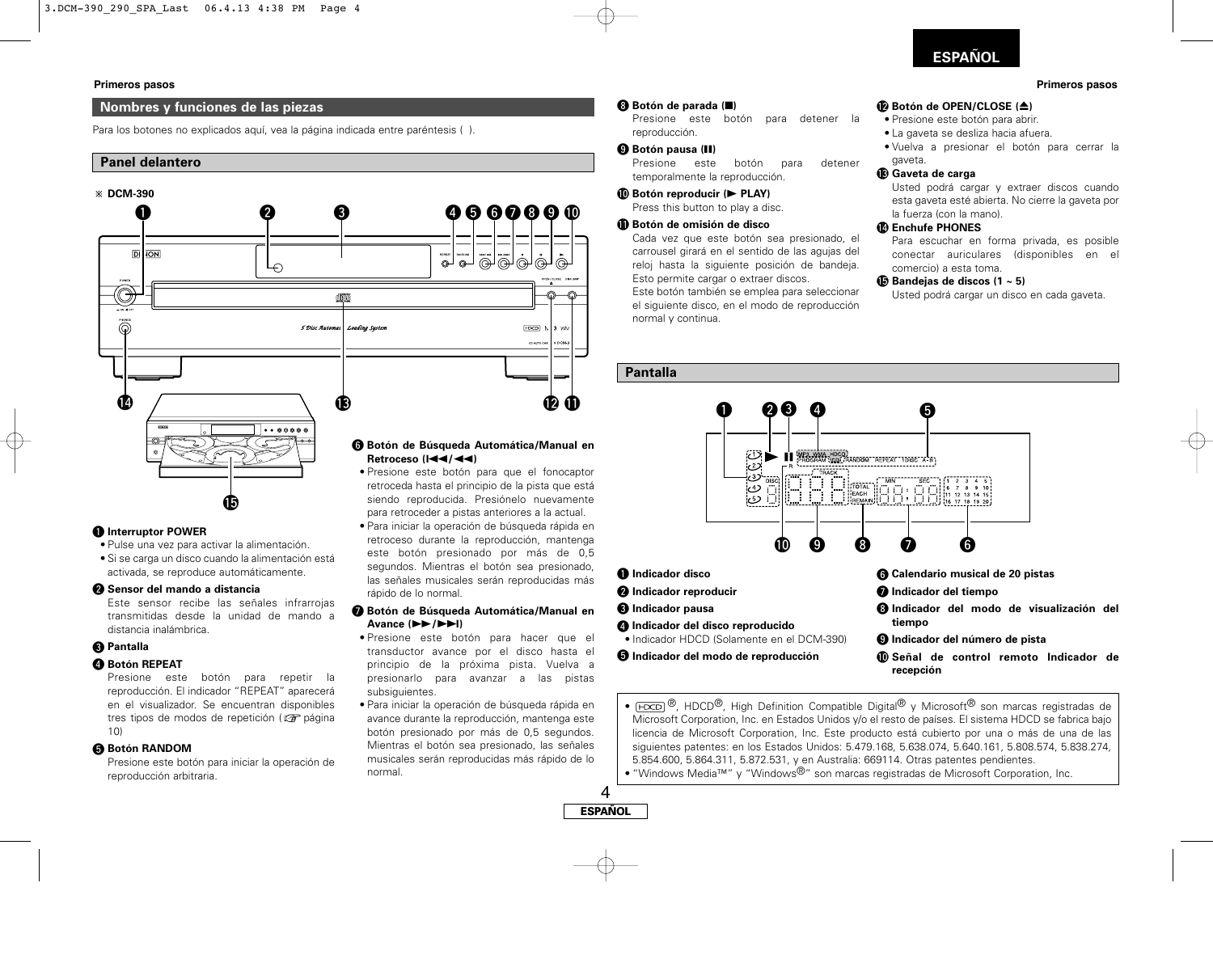![](_page_7_Picture_0.jpeg)

![](_page_7_Figure_3.jpeg)

#### **Mando a distancia**

![](_page_7_Figure_5.jpeg)

#### q **Terminal RS-232C (Solamente en el DCM-390)**

Este es un terminal para una futura expansión del sistema.

#### **@ Terminal LINE OUT**

Conéctelas a las clavijas de entrada del amplificador.

#### $\bullet$  **Enchufe REMOTE CONTROL (ROOM TO ROOM IN)**

Este es el conector de entrada para el cable del control remoto.

Si desea utilizar este conector, consulte a su distribuidor DENON.

#### **@ Enchufe REMOTE CONTROL (ROOM TO ROOM OUT)**

Este es el conector de entrada para el cable del control remoto. Si desea utilizar este conector, consulte a su

distribuidor DENON.

#### $\bullet$  **Terminal COAXIAL**

Esta clavija emite datos digitales. Realice la conexión utilizando un cable coaxial de 75 Ω/ohmios (disponible en el comercio) previsto para conexiones de audio digital.

#### **6** Terminal OPTICAL

Se emiten datos digitales en forma óptica desde esta clavija.

Realice la conexión con un cable de fibra óptica (disponible en el comercio).

#### *O* Entrada CA

Conecte a la alimentación de c.a. con el Cable de fuente de alimentación incluido.

![](_page_7_Figure_23.jpeg)

### Î

• Si usted mantiene presionado el botón de búsqueda automática en avance ( $\blacktriangleright\blacktriangleright$ I), botón de búsqueda automática en reversa ( $\blacktriangleleft$ ) o botón +10, la función de dicho botón se repetirá.

![](_page_7_Figure_26.jpeg)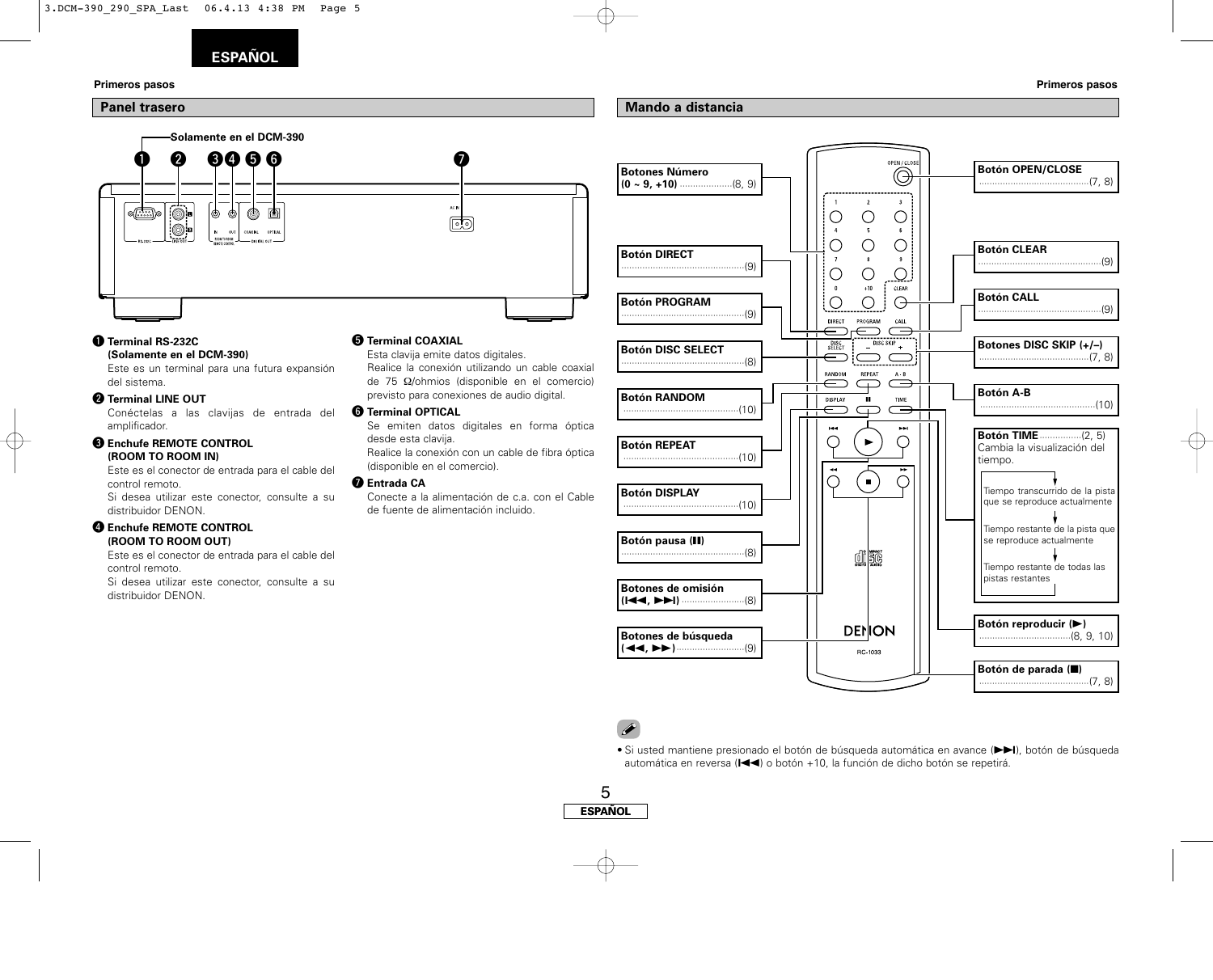#### **Conexiones**

## **Conexiones**

#### **NOTA:**

- No enchufe el cable de la fuente de alimentación hasta que se hayan hecho todas las conexiones.
- A la hora de realizar las conexiones, consulte también las instrucciones de funcionamiento de los otros componentes.
- Asegúrese de conectar correctamente los canales izquierdo y derecho (izquierdo con izquierdo, derecho con derecho).
- Si se hacen conexiones con la alimentación activada podrían producirse ruidos o dañarse los altavoces.
- Agrupar los cables de suministro de alimentación y los cables de conexión juntos podría dar como resultado zumbidos o ruidos.

#### **Indicaciones del cable**

Conecte utilizando los cables de conexión que se muestran a continuación.

![](_page_8_Figure_11.jpeg)

#### **Conexiones analógicas**

Utilice el cable de enchufe de clavija incluido para conectar el terminal de salida izquierdo (L) y derecho (R) (LINE OUT) del reproductor de CD al terminal de entrada izquierdo (L) y derecho (R) de CD, AUX o TAPE PLAY del amplificador.

![](_page_8_Figure_14.jpeg)

#### **Conexiones digitales**

![](_page_8_Figure_16.jpeg)

## $\overline{\mathscr{L}}$

![](_page_8_Picture_18.jpeg)

#### ¢**Cuando conecte el conector de salida digital óptico con un cable de transmisión óptico (comercialmente disponible)**

![](_page_8_Picture_20.jpeg)

![](_page_8_Picture_21.jpeg)

Quite la tapa protectora, encaje las formas y luego introduzca firmemente hasta dentro.

• Guarde la tapa protectora en un lugar seguro para no perderla y vuelva a colocarla cuando no se utilice el terminal.

### **Conexión del cable de fuente de alimentación**

![](_page_8_Figure_25.jpeg)

**ESPAÑOL** 6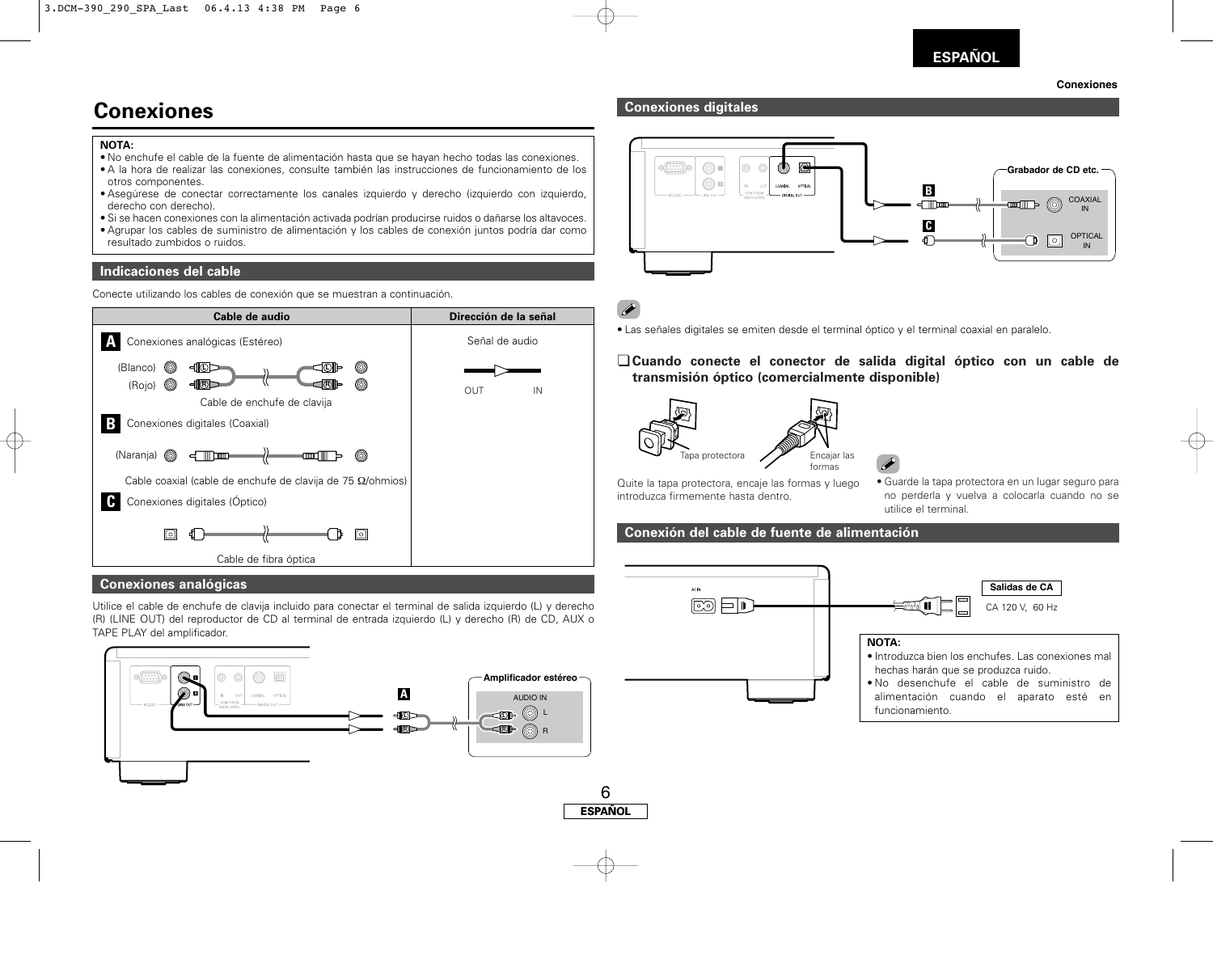## **Funcionamiento**

![](_page_9_Figure_2.jpeg)

### **Cómo activar la alimentación**

#### **Pulse <POWER>.**

- Cuando se introduce un disco, la reproducción comienza automáticamente.
- Si no se introduce ningún disco aparece "0 000 00:00".

#### ¢**Para desactivar la alimentación:** Pulse nuevo **<POWER>**.

#### **NOTA:**

• Para desactivar la alimentación mientras se está reproduciendo un disco, asegúrese de pulsar **D** para detener la reproducción antes de desactivar la alimentación.

### **Apertura y cierre del cajon, y carga de un disco**

#### Pulse  $\triangle$ .

- Asegúrese de que el cajón esté totalmente abierto. *1*
- Tome el disco por los bordes y colóquelo sobre la bandeja portadisco. (No toque la superficie que contiene las señales grabadas - el lado brillante.)

#### **Coloque el disco correctamente en la bandeja según su tamaño.** *2*

- Coloque los discos de 8 cm en la circunferencia central.
- Coloque los discos de 12 cm en la circunferencia exterior.

## **Pulse DISC SKIP.** *3*

- El carrusel gira y se puede introducir un disco en la otra bandeja de discos.
- Cuando se abre el cajón durante el modo de reproducción, resulta posible cargar y descargar discos en todas las bandejas de disco a excepción de aquella bandeja cuyo disco se esté reproduciendo.

7

**ESPAÑOL**

### $\triangle$  Pulse nuevo  $\triangle$ .

#### **NOTA:**

- El reproductor no funcionará correctamente y los discos podrán resultar dañados si no son cargados en forma correcta.
- Si sus dedos se atascasen en el cajón mientras éste se cierra,  $n$ resione el  $\triangle$
- No coloque objetos extraños en la bandeja portadisco ni cargue más de un disco a la vez, pues de lo contrario podrá producirse mal funcionamiento.
- No empuje con la mano la bandeja portadisco cuando la unidad esté desactivada, ya que esto podrá causar mal funcionamiento y daños al reproductor de discos compactos.
- No toque el carrusel mientras esté girando. No toque tampoco el carrusel con la mano cuando esté parado. Dichas acciones podrían dañarlo.
- No inserte disco alguno allí donde se indique mediante una flecha. Ello podría dañar el mecanismo interno de la unidad.

![](_page_9_Picture_28.jpeg)

![](_page_9_Picture_29.jpeg)

![](_page_9_Picture_30.jpeg)

#### ''C ≜  $\overline{\circ}$  $\circ$  $\circ$ **[NUMBER]** lio.  $\circ$ **(0~9, +10)**  $\circ$  $\overline{1}$  $\circ$  $\circ$  $\circ$   $\circ$  $\overline{\bigoplus_{i=1}^{m}{\bigoplus_{i=1}^{m}{\bigoplus_{i=1}^{m}{\bigoplus_{i=1}^{m}{\bigoplus_{i=1}^{m}{\bigoplus_{i=1}^{m}{\bigoplus_{i=1}^{m}{\bigoplus_{i=1}^{m}{\bigoplus_{i=1}^{m}{\bigoplus_{i=1}^{m}{\bigoplus_{i=1}^{m}{\bigoplus_{i=1}^{m}{\bigoplus_{i=1}^{m}{\bigoplus_{i=1}^{m}{\bigoplus_{i=1}^{m}{\bigoplus_{i=1}^{m}{\bigoplus_{i=1}^{m}{\bigoplus_{i=1}^{m}{\$ **DISC SKIP [DISC SELECT]** 11 - ات  $\blacktriangleright$ **[**8**]** (►  $\Theta$ **[**9**]**  $\bigcap$ Õ 2 disc DENON

#### **Acerca de los nombres de los botones en esta explicación**

- **<sup>&</sup>lt; <sup>&</sup>gt;** : Botones de la unidad principal
- **[ ]** : Botones del mando a distancia

#### **Sólo el nombre del botón** :

Botones de la unidad principal y del mando a distancia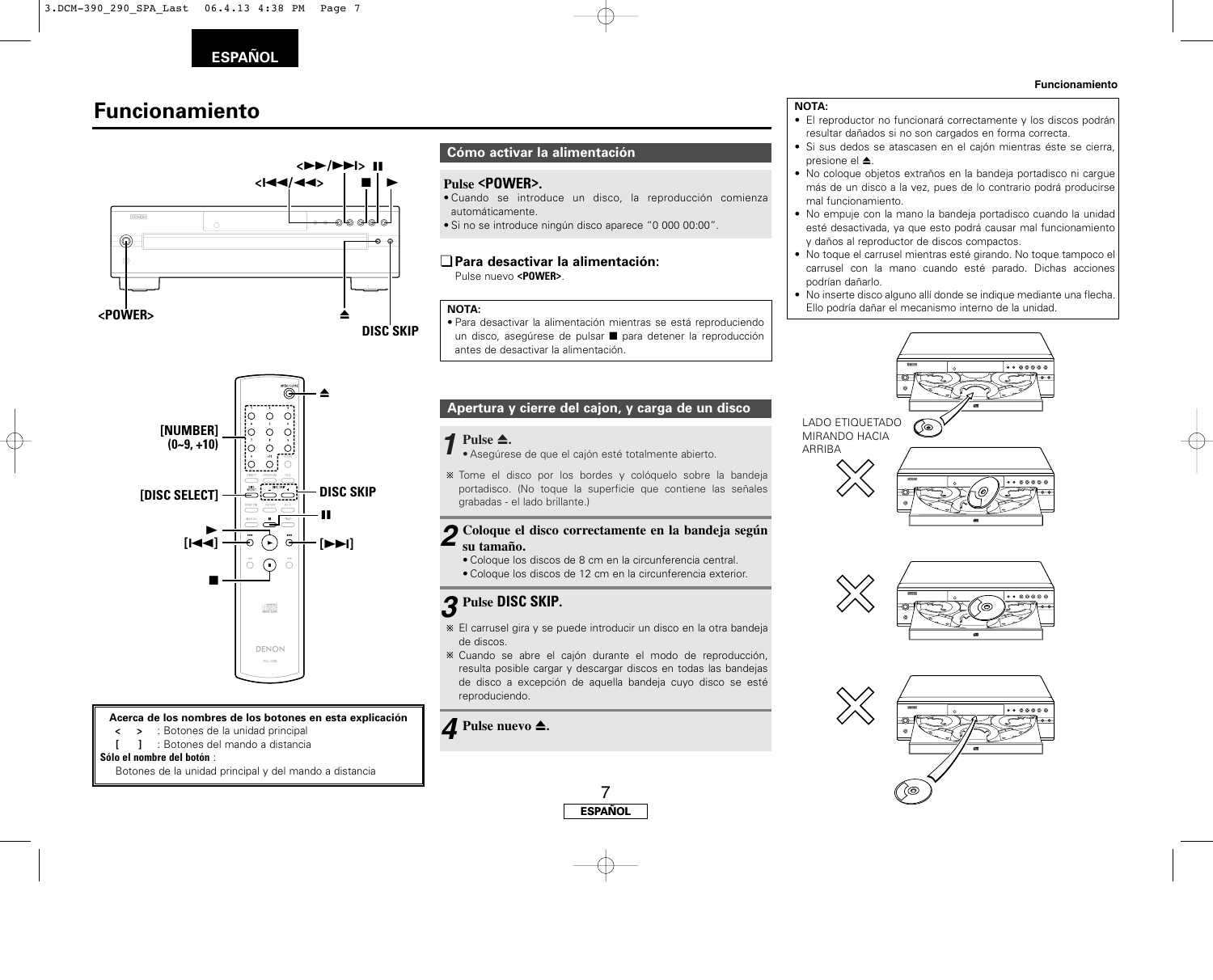### **ESPAÑOL**

#### **Cómo comenzar la reproducción**

### **Pulse**  $\blacktriangleright$ .

- El cajón se cerrará y el disco cargado será reproducido.
- La reproducción comienza.
- Si 5 es presionado mientras un disco está siendo reproducido, la reproducción continuará, pero el cajón se abrirá y usted podrá reemplazar cuatro discos. El disco que puede ser reemplazado cambia cuando se pulsa **DISC SKIP**.
- La reproducción se detiene automáticamente después de que se haya reproducido la última pista del disco.

#### **Para detener la reproducción**

#### Pulse **■** durante la reproducción.

• La reproducción se detiene.

#### **Funciones especiales de reproducción**

**Reproducción del disco y de la pista deseados [Búsqueda directa]**

## **Pulse [DISC SELECT].** *1*

**Utilice [NUMBER] (del 1 al 5) para seleccionar el** *2* **disco.**

**Utilice [NUMBER] (0 ~ 9, +10) para seleccionar la pista.** *3*

**Example:** Para reproducir la 4ª pista del 3º disco: Pulse **[DISC SELECT] [3] [4]**. **Example:** Para reproducir la 12<sup>ª</sup> pista del 5<sup>º</sup> disco: Pulse **[DISC SELECT] [5] [+10] [2]**.

**La reproducción comenzará desde el disco y la pista** *4* **que sean seleccionados.**

**Para avanzar al siguiente disco durante la reproducción**

## **Pulse DISC SKIP.** *1*

El carrousel en el cajón girará y el disco de la siguiente bandeja será reproducido.

1st disc —— ► 2nd disc —— ► 3rd disc  $\overline{\phantom{a}}$  5th disc  $\overline{\phantom{a}}$  4th disc  $\overline{\phantom{a}}$ 

• Cuando se presione **[DISC SKIP–]** en la unidad de mando a distancia, el carrusel girará en la dirección opuesta y se reproducirá el disco previo.

![](_page_10_Figure_24.jpeg)

#### **Para detener la reproducción**

Utilice esta función para detener la reproducción en forma temporal y luego podrá reanudar la reproducción desde ese punto.

**Pulse II** durante la reproducción. • El modo pausa queda activado.

¢**Para reanudar la reproducción:** Pulse  $\blacktriangleright$ .

#### **Búsqueda automática en avance**

¢**Para avanzar a la siguiente pista durante la reproducción (fichero):**

#### **Pulse**  $[\triangleright \triangleright]$  **o**  $\langle \triangleright \triangleright \rfloor$  $\langle \triangleright \triangleright \rfloor$  **durante la reproducción.**

• El fonocaptor avanzará hasta el principio de la siguiente pista, y la reproducción continuará. Al presionar el botón varias veces, el fonocaptor avanzará una cantidad de pistas equivalente a la cantidad de veces que el botón sea presionado.

La reproducción normal se reanuda cuando suelte el botón.

#### ¢**Para retroceder al principio de la pista que está siendo reproducida (fichero):**

#### **Pulse [**8**] <sup>o</sup> <sup>&</sup>lt;**8**/**6**<sup>&</sup>gt; durante la reproducción.**

• El fonocaptor avanzará hasta el principio de la siguiente pista, y la reproducción continuará. Al presionar el botón varias veces, el fonocaptor avanzará una cantidad de pistas equivalente a la cantidad de veces que el botón sea presionado.

![](_page_10_Picture_37.jpeg)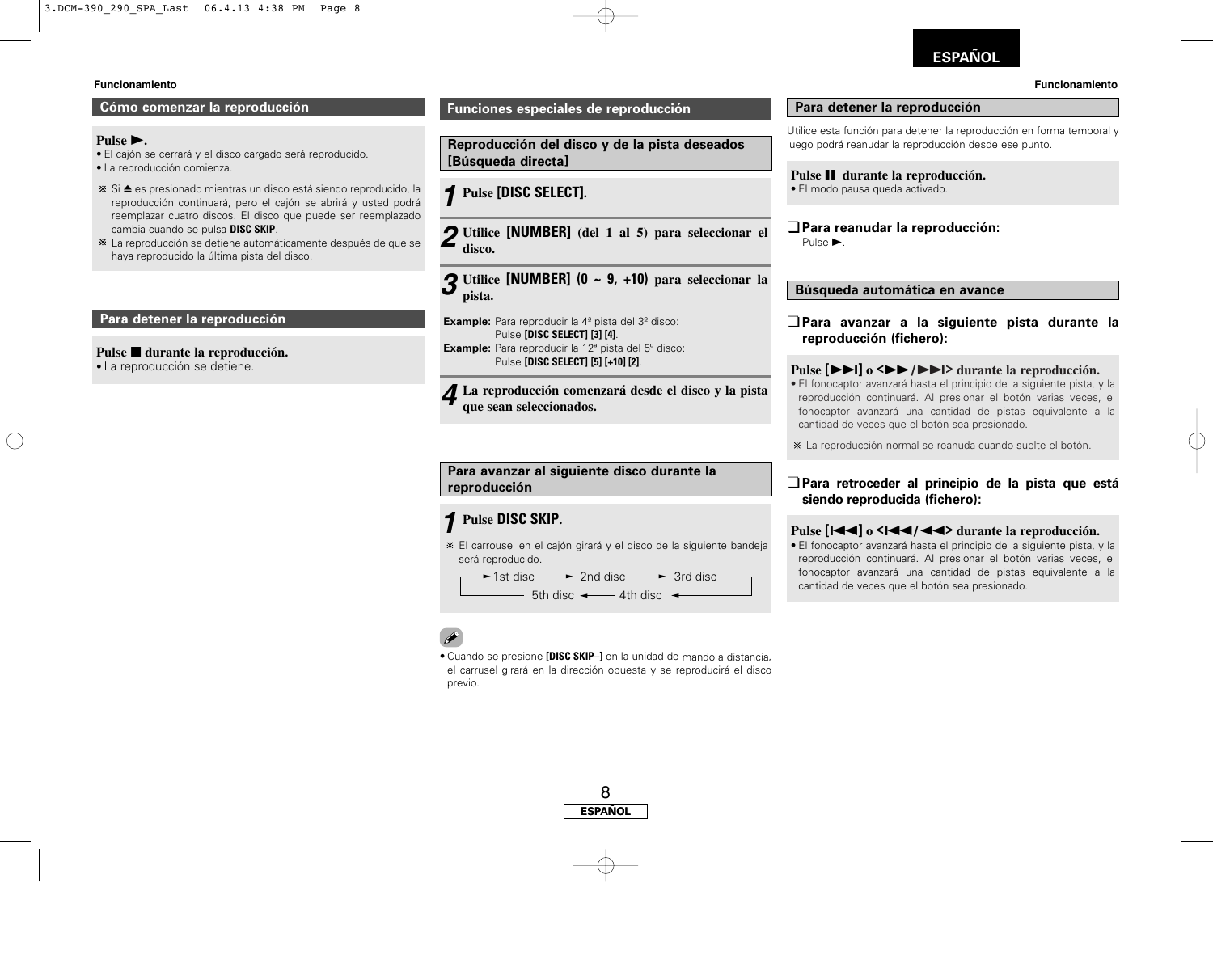![](_page_11_Picture_0.jpeg)

#### **Funcionamiento Funcionamiento**

![](_page_11_Figure_2.jpeg)

![](_page_11_Figure_3.jpeg)

**Acerca de los nombres de los botones en esta explicación**

- **<sup>&</sup>lt; <sup>&</sup>gt;** : Botones de la unidad principal
- **[ ]** : Botones del mando a distancia

#### **Sólo el nombre del botón** :

Botones de la unidad principal y del mando a distancia

#### **Búsqueda manual**

Utilice esta función para saltar rápidamente por el disco mientras escucha la música.

#### ¢**Búsqueda manual en avance:**

#### **Pulse**  $[\triangleright \triangleright]$  **<b>o** mantenga pulsado  $\langle \triangleright \triangleright \triangleright$   $\langle \triangleright \triangleright \triangleright \cdot \rangle$  durante **la reproducción.**

 $\bullet$  Se visualiza " J ] "si se llega al final de la última pista durante la operación de búsqueda manual. Si esto sucede, utilice **[**6**]** <sup>o</sup> **<sup>&</sup>lt;**8/6**<sup>&</sup>gt;** para apagar la pantalla.

#### ¢**Búsqueda manual en retroceso:**

#### **Pulse**  $\left[ \left( \left. \left( \left. \left( \mathbf{A} \right) \right) \right)$  **o** mantenga pulsado  $\left. \left( \left. \left( \left. \left( \mathbf{A} \right) \right) \right) \right| \right)$  durante **la reproducción.**

 $\bullet$  Se visualiza "  $\mathfrak{c} \mathfrak{c}$  " si se llega al comienzo de la primera pista durante la operación de búsqueda manual. Si esto sucede, utilice **[**7**]** <sup>o</sup>**<**7/9**>** para apagar la pantalla.

#### **NOTA:**

• El sonido puede interrumpirse momentáneamente cuando reinicie la reproducción normal desde el modo de búsqueda manual. Esto no significa que exista una avería.

9

**ESPAÑOL**

![](_page_11_Picture_19.jpeg)

Usted podrá reproducir en cualquier orden deseado ciertas pistas de los discos cargados en la unidad. Un programa podrá contener 32 pistas como máximo.

### **Pulse [PROGRAM].** *1* •

El indicador "PROGRAM" se ilumina.

#### **Pulse [DISC SELECT], [NUMBER] para seleccionar el** *2* **disco a ser programado.**

**Ejemplo:** Para programar la 3ª pista del 2º disco y la 12ª pista del 5º disco: Pulse **[PROGRAM] [DISC SELECT] [2] [3]**, **[DISC SELECT] [5] [+10] [2]**.

**Pulse** 1**.** *3* •

Las pistas se reproducen en el orden programado.

#### ¢**Cómo comprobar las pistas programadas:** Pulse **[CALL]**.

Las pistas aparecen en el orden programado cada vez que se pulse el botón.

#### ¢**Cómo borrar pistas del programa:**

Pulse **[CLEAR]** mientras que aparece la pista que quiera borrar durante la operación anterior de "Cómo comprobar las pistas programadas".

#### ¢**Cómo detener la reproducción programada:**

Pulse **[DIRECT]** o pulse ▲ para abrir la bandeja del disco.

- Usted también podrá programar las pistas de un disco que haya sido cargado en la unidad. Sin embargo, si usted intenta reproducir dicho disco, el microprocesador determinará que no ha sido cargado en la unidad, y el siguiente disco será reproducido automáticamente.
- No programe números de pista que no estén presentes en el disco. Si usted programa por equivocación un número de pista no contenido en el disco, el reproductor ignorará el programa.
- Para la operación de reproducción programada, el tiempo restante del programa sólo será indicado cuando las pistas programadas pertenezcan todas a un mismo disco.

Cuando se programan pistas de más de un disco aparece la indicación"– – – –".

• En caso de que el tiempo total de reproducción de las pistas programadas sea superior a 99:59, en la pantalla aparece el signo "–  $-$  – –  $-$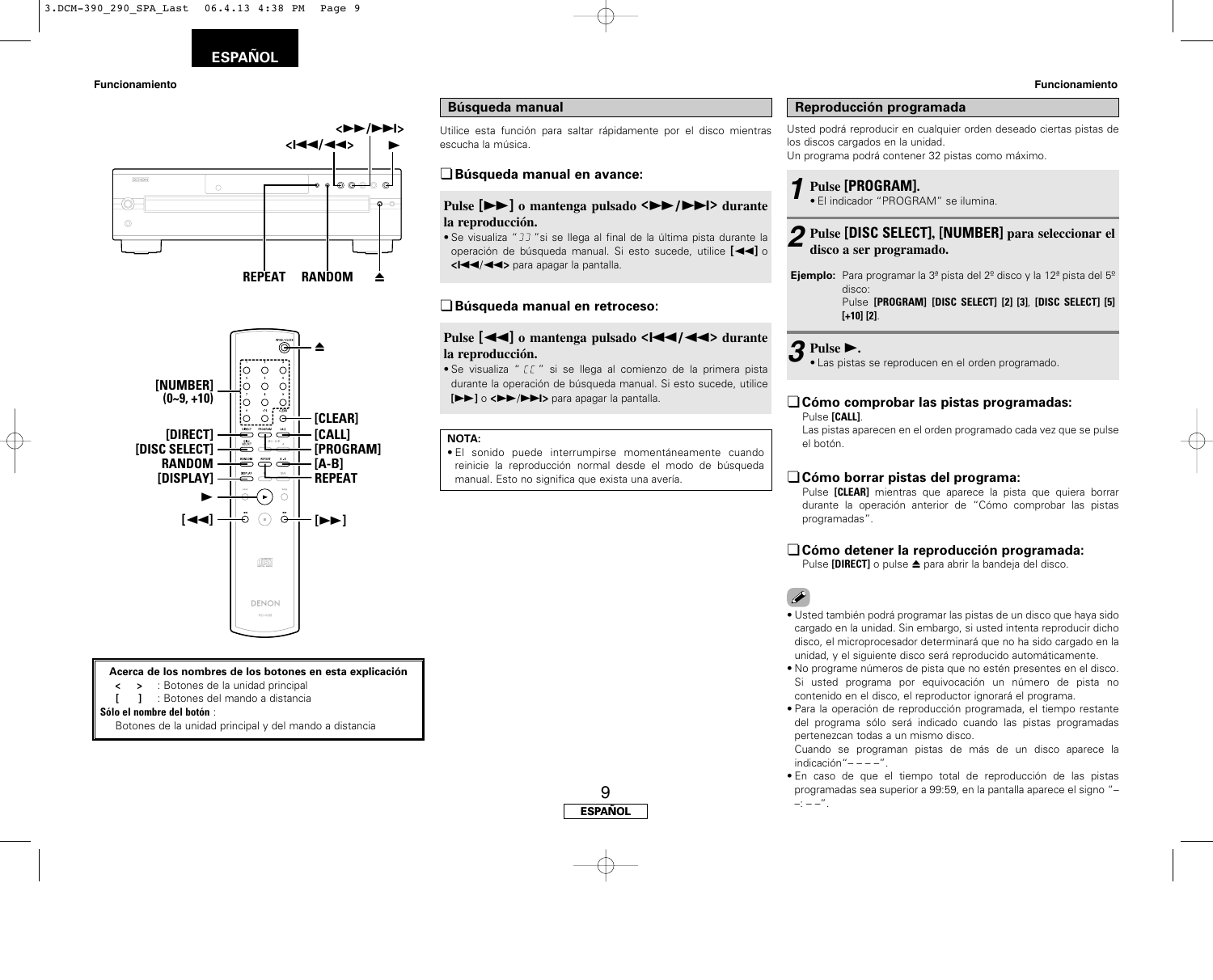#### **Reproducción arbitraria**

Utilice esta función para reproducir todas las pistas de todos los discos o un disco una vez en orden aleatorio.

#### ¢**Reproducción totalmente arbitraria:**

#### **Pulse RANDOM.** *1*

• El indicador "RANDOM" se ilumina.

#### Pulse  $\blacktriangleright$ . *2*

- Se selecciona una pista automáticamente y empieza la reproducción.
- Durante la reproducción programada: Las pistas programadas se reproducen en orden arbitrario.
- Durante la reproducción de repeticiones: Las pistas se reproducen una vez en orden arbitrario, luego se vuelven a reproducir en distinto orden y esto se repite.

#### ¢**Cómo detener la reproducción aleatoria:** Pulse **RANDOM** o **[DIRECT]**.

#### **NOTA:**

• Durante la operación de reproducción arbitraria, el reproductor podrá indicar el número de un disco que no haya sido cargado en la bandeja. En este caso, el reproductor intentará leer la información del disco, corregirá automáticamente la información errónea y reanudará su funcionamiento normal. Esto no es una falla.

### ¢**Reproducción arbitraria secuencial:**

**Pulse RANDOM y especifique los números de disco (del 1 al 5) con [DISC SELECT] <sup>y</sup>los [NUMBER].** *1*

#### $Pulse \triangleright$ . *2*

• Se selecciona una pista automáticamente y empieza la reproducción.

#### **Pulse REPEAT una vez.** *1*

### **One-track Repeat Repetición de una sola pista**

- El indicador "REPEAT 1" se ilumina.
- La pista que esté siendo reproducida será repetida.

#### **One-disc Repeat Repetición de un disco**

- El indicador "REPEAT 1DISC" se ilumina.
- El disco que esté siendo reproducido será repetido

#### **All-disc Repeat Repetición de todos los discos**

- El indicador "REPEAT DISC" se ilumina.
- Todos los discos cargados en la unidad serán repetidos.

#### Desactivada

## $2^{\text{Pulse}}$ .

 $\frac{1}{2}$ 

- Durante la reproducción regular:
- Se reproducen todas las pistas repetidamente.
- Durante la reproducción programada: Las pistas se reproducen repetidamente en el orden programado.
- En el modo de reproducción aleatoria: Las pistas se reproducen una vez y cada una en orden aleatorio, luego se reproducen de nuevo en diferente orden.

#### ¢**Cómo detener la reproducción repetida de todas las pistas:**

Pulse **REPEAT** dos veces seguidas o pulse ▲ para abrir la bandeja del disco.

• En el modo de reproducción programada o reproducción aleatoria durante la reproducción repetida de todas las pistas, se reanuda la reproducción normal cuando se pulsa **REPEAT** una vez.

![](_page_12_Figure_38.jpeg)

### **ESPAÑOL**

#### **Funcionamiento Funcionamiento**

### **Reproducción repetida ₹Reproducción repetida A-B:**

- **Durante la reproducción, pulse [A-B] en el punto en el que desee comenzar a repetir (punto A).** *1*
	- El indicador "A-B" se ilumina.

#### **Durante la reproducción, pulse [A-B] en el punto en el que desee comenzar a repetir (punto B).** *2*

• El indicador "A-B" se ilumina y se reproduce la sección A-B repetidamente.

#### ¢**Cómo detener la reproducción repetida entre A-B:** Pulse nuevo **[A-B]**.

### $\overline{\bullet}$

- El captor volverá al punto de partida y repetirá la reproducción del intervalo seleccionado.
- No es posible llevar a cabo la reproducción repetida entre A-B durante la reproducción programada o reproducción aleatoria.

#### **Otras funciones**

#### ¢**Cómo cambiar el brillo de la pantalla:**

El brillo se puede modificar en tres pasos o apagar. Pulse **[DISPLAY]**.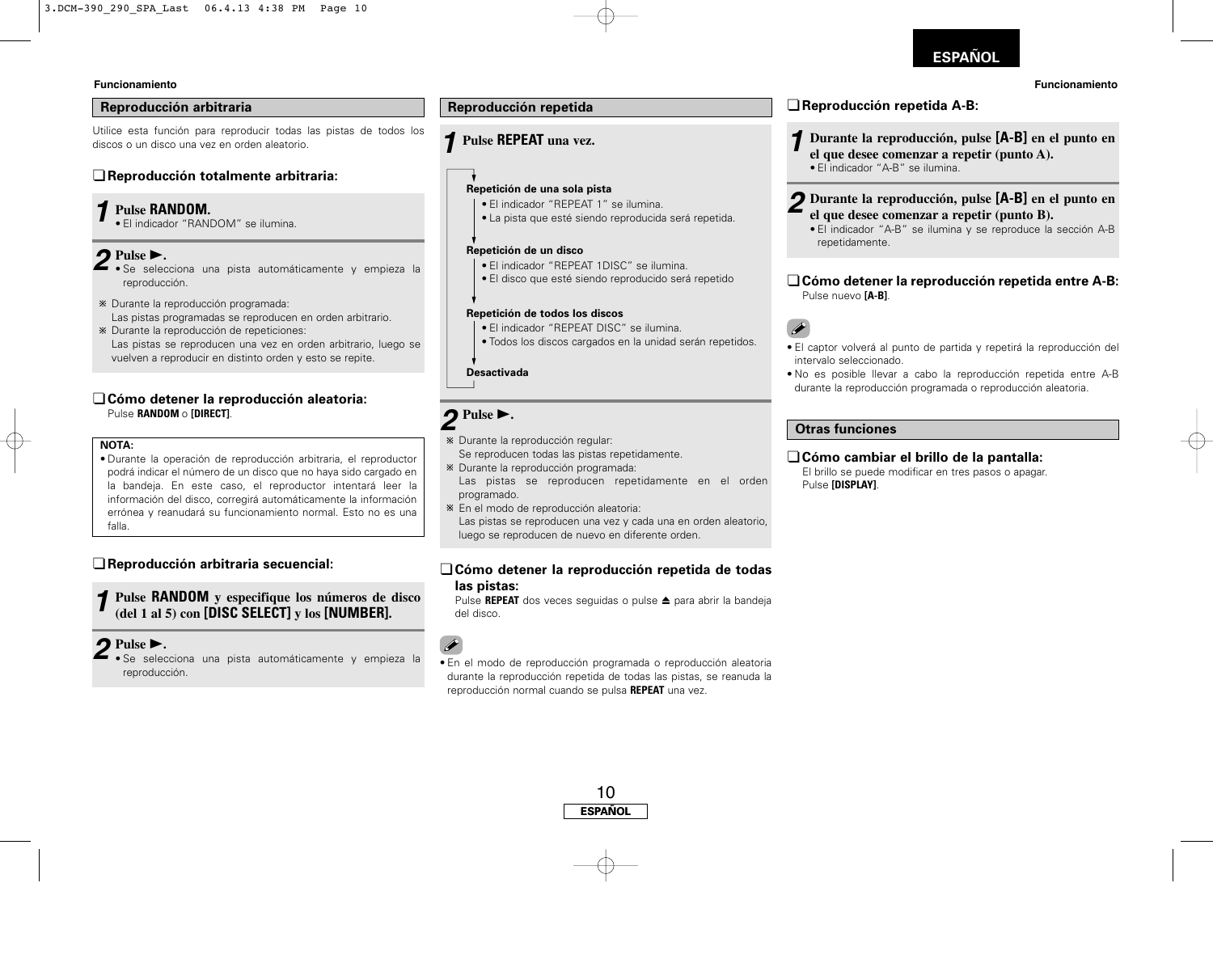## **Resolución de problemas**

#### **Si se produce algún problema, siga primero los pasos siguientes:**

**1. ¿Las conexiones están correctamente hechas?**

#### **2. ¿Ha operado el reproductor según las instrucciones de funcionamiento?**

Si este aparato no funcionara correctamente, compruebe los elementos que figuran en la tabla siguiente. Si persistiera el problema, puede producirse un funcionamiento erróneo. Desconecte la alimentación eléctrica inmediatamente y póngase en contacto con su proveedor.

| <b>Síntoma</b>                                                                         | Causa                                                                                                                            | <b>Medidas a tomar</b>                                                                                                                                                                                                                                                                                                                | Página                           |
|----------------------------------------------------------------------------------------|----------------------------------------------------------------------------------------------------------------------------------|---------------------------------------------------------------------------------------------------------------------------------------------------------------------------------------------------------------------------------------------------------------------------------------------------------------------------------------|----------------------------------|
| La bandeja del disco no se abre.                                                       | · La alimentación no está activada.                                                                                              | · Active la alimentación.                                                                                                                                                                                                                                                                                                             | 7                                |
| Aparece "0 000 00:00" aunque se<br>haya introducido un disco.                          | • El disco no está correctamente introducido.                                                                                    | · Vuelva a introducir el disco.                                                                                                                                                                                                                                                                                                       | 2, 3                             |
|                                                                                        | • El disco introducido no es un CD.                                                                                              | · Introduzca un CD.                                                                                                                                                                                                                                                                                                                   | $\overline{2}$                   |
| El disco no se reproduce cuando se<br>el botón ► de reproducción.                      | · El disco está sucio o rayado.                                                                                                  | · Limpie la suciedad del disco o reemplace el disco.                                                                                                                                                                                                                                                                                  | 3                                |
| No se produce sonido o el sonido<br>está deformado.                                    | · Los cables de salida no están correctamente<br>conectados al amplificador.                                                     | • Compruebe las conexiones.                                                                                                                                                                                                                                                                                                           | 6                                |
|                                                                                        | · La configuración o ajustes de la función del<br>amplificador no son correctos.                                                 | • Compruebe la función del amplificador y mandos y<br>ajuste como sea necesario.                                                                                                                                                                                                                                                      |                                  |
| No se emiten señales digitales.                                                        | · Los cables de conexión no están correctamente<br>conectados.                                                                   | · Compruebe las conexiones.                                                                                                                                                                                                                                                                                                           | 6                                |
| No se puede reproducir<br>correctamente una sección específica<br>del disco.           | · El disco está sucio o rayado.                                                                                                  | · Limpie la suciedad del disco o reemplace el disco.                                                                                                                                                                                                                                                                                  | 3                                |
| No es posible llevar a cabo la<br>reproducción programada.                             | • Las pistas no han sido correctamente programadas.                                                                              | • Programar correctamente.                                                                                                                                                                                                                                                                                                            | 9                                |
| No se puede reproducir un disco CD-<br>R o CD-RW.                                      | • El disco no ha sido finalizado.<br>· Las condiciones de la grabación son malas o la<br>calidad del disco no es buena.          | · Finalice el disco y luego reprodúzcalo.<br>· Utilice un disco correctamente grabado.                                                                                                                                                                                                                                                | $\overline{2}$<br>$\overline{2}$ |
| El aparato no funciona correctamente<br>con el mando a distancia.                      | · Las pilas están gastadas.<br>· El mando a distancia está demasiado lejos del<br>aparato.                                       | · Reemplace las pilas con unas nuevas.<br>· Mueva el mando a distancia más cerca del aparato.                                                                                                                                                                                                                                         | 3<br>3                           |
| Aparece"- - : - -" cuando se<br>reproduzcan ficheros grabados en<br>formato MP3 o WMA. | • Ha seleccionado un fichero WMA con derechos de<br>autor protegidos o un fichero que no se puede<br>reproducir de forma normal. | • Utilice el botón $\blacktriangleleft \blacktriangleleft \blacktriangleleft$ o $\blacktriangleright \blacktriangleright \blacktriangleright \blacktriangleright \blacktriangleleft$ de la unidad<br>principal (el botón $\blacktriangleright$ $\blacktriangleright$ del mando a<br>distancia) para seleccionar un fichero diferente. | $\overline{2}$                   |

![](_page_13_Figure_8.jpeg)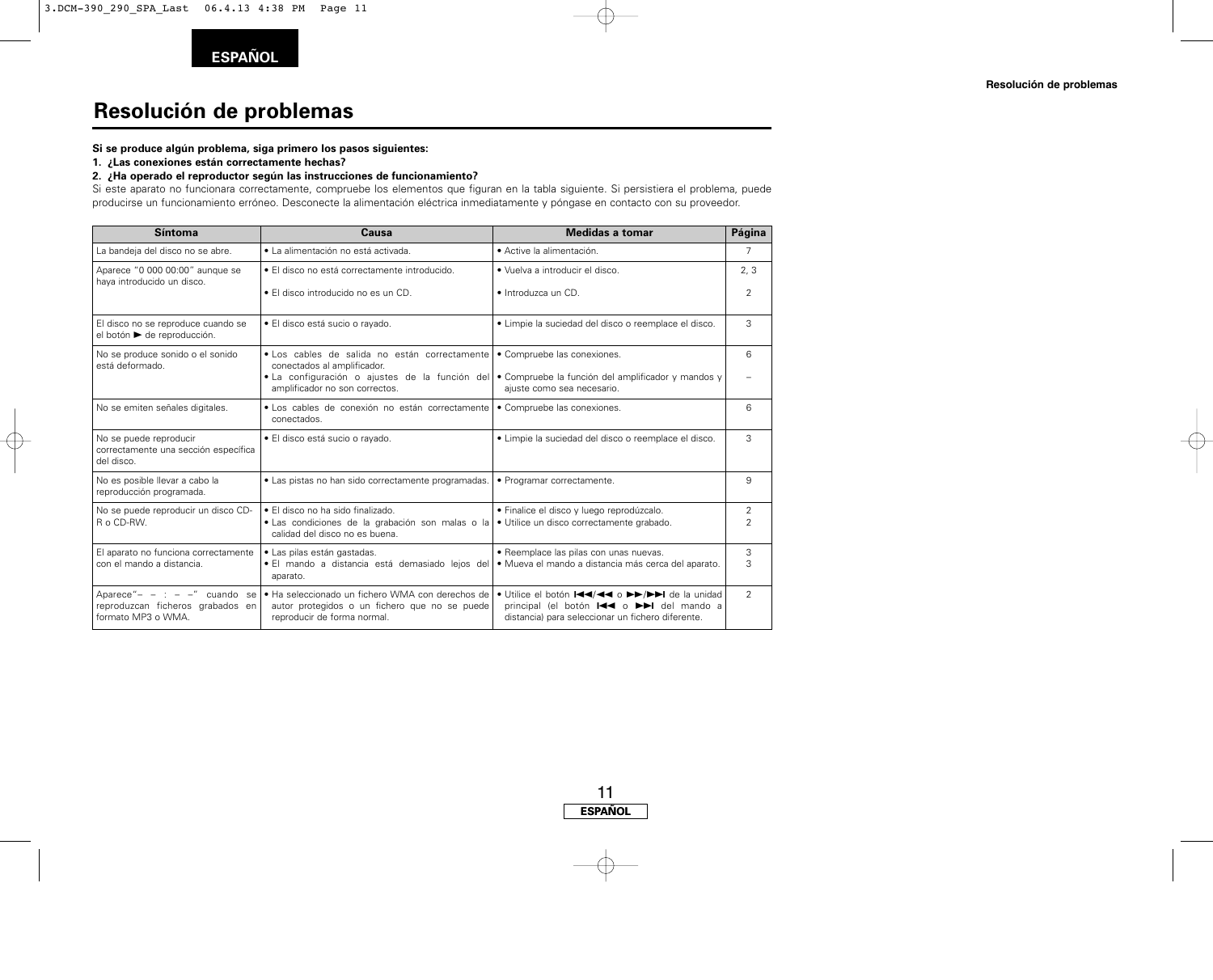#### **Especificaciones**

## **Especificaciones**

### ¢ **Rendimiento del audio**

|                                     | <b>DCM-390</b>                           | DCM-290/27 |
|-------------------------------------|------------------------------------------|------------|
| • Salida analógica                  |                                          |            |
| Canales:                            | 2 canales                                |            |
| Margen de frecuencia reproducible:  | $2 Hz \sim 20 kHz$                       |            |
| $S/N$ :                             | 112 dB                                   | 108 dB     |
| Margen dinámico:                    | 100 dB                                   | 98 dB      |
| Distorsión harmónica:               | 0,0027 % (1 kHz)                         | 0,003%     |
| Separación:                         | 98 dB                                    | 98 dB      |
| Lloro & fluctuación:                | Inferior a los límites medibles          |            |
| Nivel de salida:                    | Fijo 2,0 V (10 $k\Omega/k$ ohmios)       |            |
| Tipo de señal:                      | PCM linear de 16 bits                    |            |
| Frecuencia de muestreo:             | 44,1 kHz                                 |            |
| <b>Discos utilizables:</b>          | Disco compacto de audio                  |            |
|                                     | 12 cm y 8 cm                             |            |
| • Salida digital                    |                                          |            |
| Coaxial:                            | 0.5 Vp-p (75 $\Omega$ /ohmios)           |            |
| <b>Optico:</b>                      | $-15 \approx -21$ dBm                    |            |
| Longitud de onda de emisión de luz: | 660 nm                                   |            |
| · Salida de auriculares             | $0.04$ m $W$                             |            |
| General                             |                                          |            |
| Alimentación eléctrica:             | CA 120 V, 60 Hz                          |            |
| Consumo de energía:                 | 15 W                                     |            |
| Dimensiones externas máximas:       | 434 (ancho) x 120 (alto) x 400 (rof.) mm |            |
|                                     | (incluyendo las partes salientes)        |            |
| Peso:                               | $6.3$ kg                                 |            |
|                                     |                                          |            |
| ∟l Mando a distancia (RC-1033)      |                                          |            |
| Tipo del mando a distancia:         | Impulso infrarrojo                       |            |
| Pilas:                              | Tipo R03/AAA (pilas dos)                 |            |
| <b>Dimensiones externas:</b>        | 49 (ancho) x 220 (alto) x 21 (rof.) mm   |            |
| Peso:                               | 106 g (incluyendo las pilas)             |            |

\* A efectos de introducir mejoras, las características técnicas y el diseño pueden sufrir cambios sin previo aviso.

![](_page_14_Figure_6.jpeg)